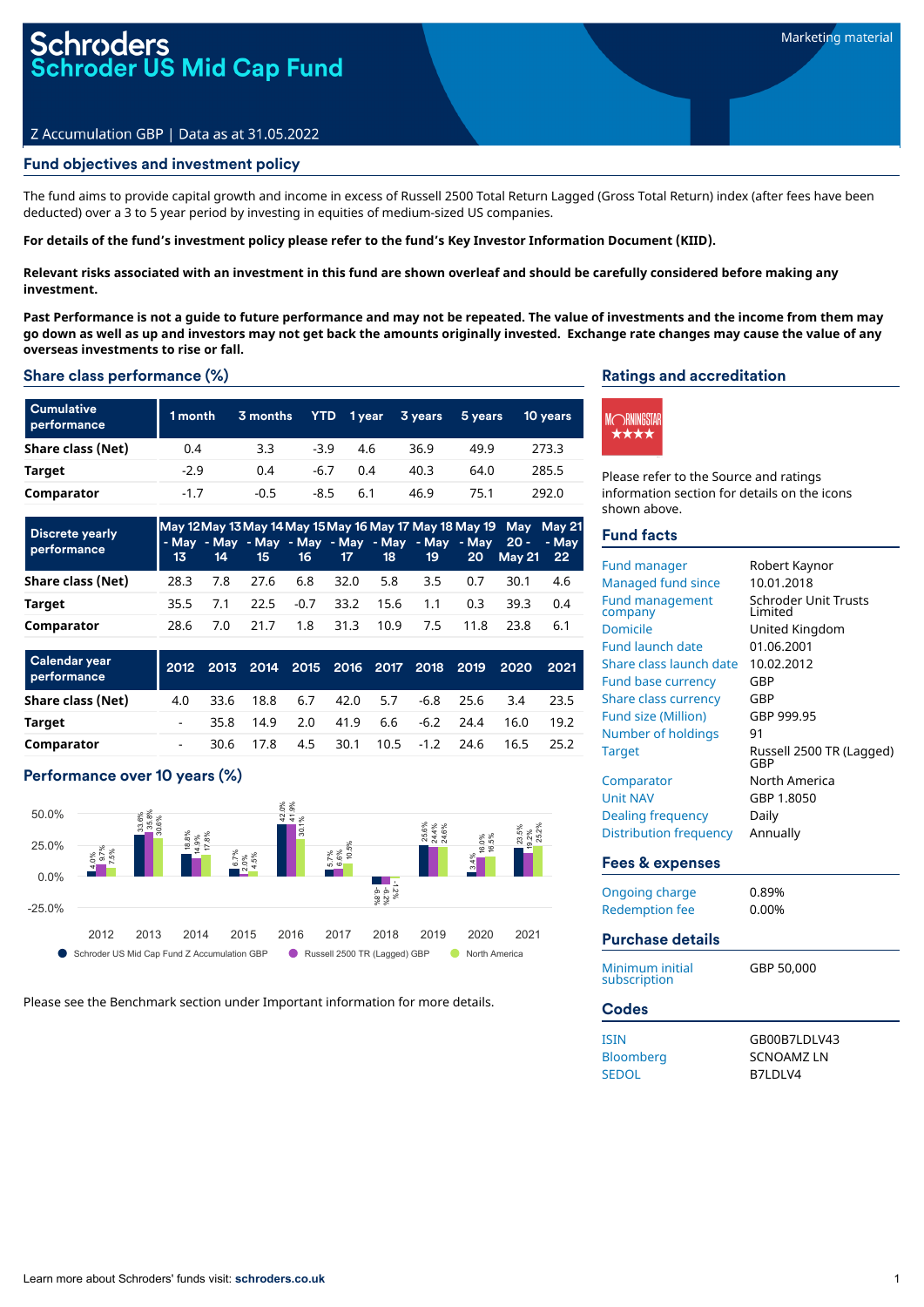# Schroders<br>Schroder US Mid Cap Fund

Z Accumulation GBP | Data as at 31.05.2022

# 10 year return of GBP 10,000



The chart is for illustrative purposes only and does not reflect an actual return on any investment.

Returns are calculated bid to bid (which means performance does not include the effect of any initial charges), net income reinvested, net of fees.

# Risk considerations

**Performance risk:** Investment objectives express an intended result but there is no guarantee that such a result will be achieved. Depending on market conditions and the macro economic environment, investment objectives may become more difficult to achieve. **Please see the KIID and Prospectus for a full list of risk considerations applicable to this fund.**

### Synthetic risk & reward indicator (SRRI)

| <b>LOWER RISK</b><br>Potentially lower reward |  |  |  |  | <b>HIGHER RISK</b><br>Potentially higher reward |
|-----------------------------------------------|--|--|--|--|-------------------------------------------------|
|                                               |  |  |  |  |                                                 |

The risk category was calculated using historical performance data and may not be a reliable indicator of the fund's future risk profile. The fund's risk category is not guaranteed to remain fixed. Please see the Key Investor Information Document for more information.

## Risk statistics & financial ratios

|                                        | <b>Fund</b> | <b>Target</b> |
|----------------------------------------|-------------|---------------|
| Annual volatility (%)<br>(3y)          | 18.8        | 20.6          |
| Alpha (%) (3y)                         | 0.5         |               |
| Beta (3y)                              | 0.9         |               |
| Sharpe ratio (3y)                      | 0.6         | 0.6           |
| <b>Information ratio</b><br>(3v)       | $-0.1$      |               |
| Dividend Yield (%)                     | 1.0         |               |
| <b>Price to book</b>                   | 2.7         |               |
| <b>Price to earnings</b>               | 20.4        |               |
| <b>Predicted Tracking</b><br>error (%) | 5.3         |               |

Source: Morningstar, and Schroders for the Predicted tracking error. The above ratios are based on bid to bid price based performance data.

For help in understanding any terms used, please visit

https://www.Schroders.com/en/glossary/ These financial ratios refer to the average of the equity holdings contained in the fund's portfolio and in the benchmark (if mentioned) respectively. Please note this is an accumulation share class and as such the investor will not receive an income distribution. Any income will be reinvested into the fund.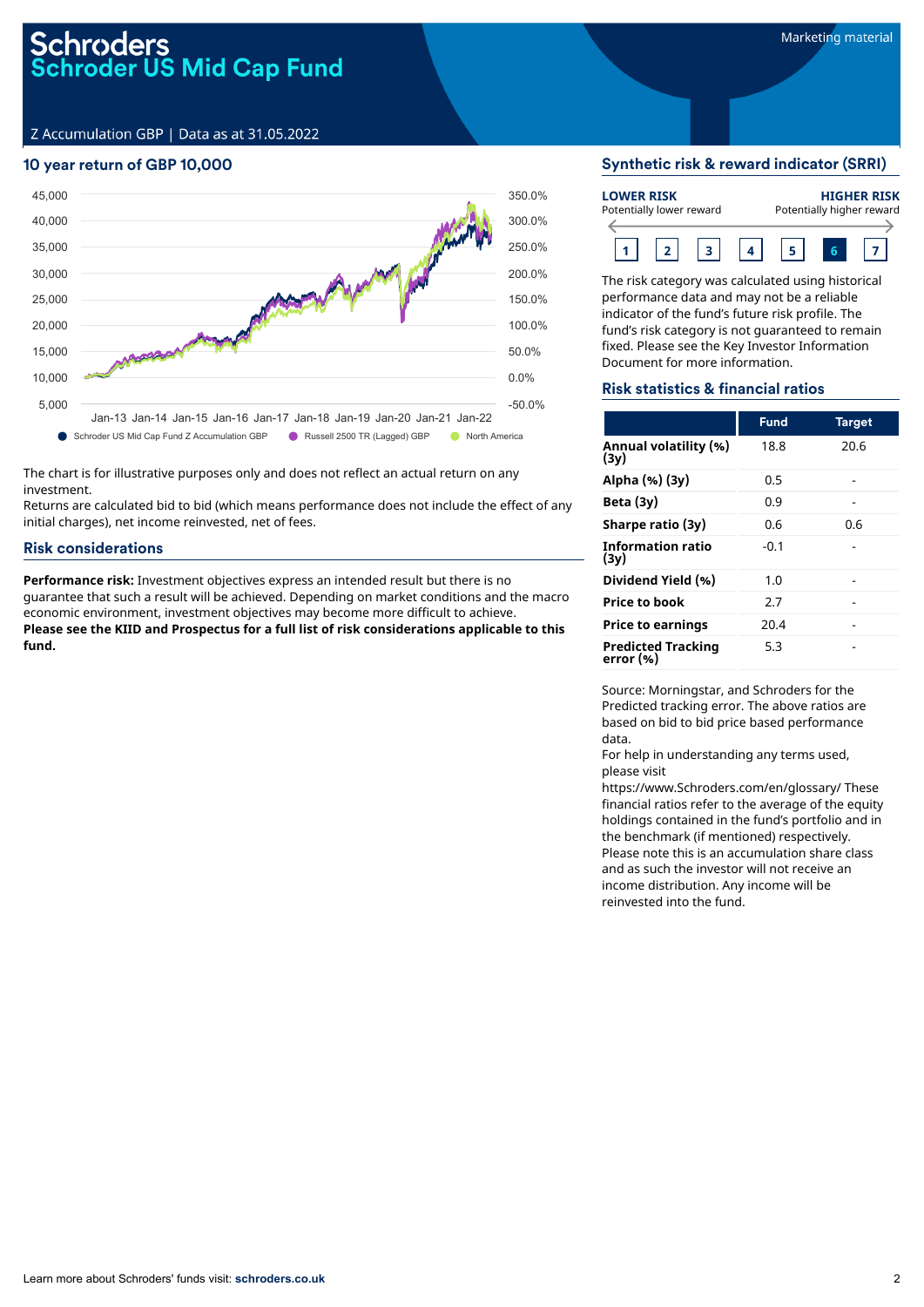# Schroders<br>Schroder US Mid Cap Fund

# Z Accumulation GBP | Data as at 31.05.2022

# Asset allocation

Target refers to the Benchmark listed in the Fund facts section and described under the Share class performance section on page 1. Source: Schroders. Top holdings and asset allocation are at fund level.

# Sector (%)



# Geographical breakdown (%)



# Region (%)



# Top 10 holdings (%)

| <b>Holding name</b>              | ℅       |
|----------------------------------|---------|
| Assurant Inc.                    | 2.5     |
| Amdors Ltd                       | 2.2     |
| Darling Ingredients Inc          | 1.8     |
| Encompass Health Corp            | 1.7     |
| Leidos Holdings Inc              | 1.6     |
| <b>IDEX Corp</b>                 | 1.6     |
| Berry Global Group Inc           | 1.6     |
| Reinsurance Group of America Inc | 1.5     |
| Sotera Health Co                 | 1.5     |
| PTC Inc                          | $1.5\,$ |
|                                  |         |

# Share class available

|                               | Z Accumulation GBP | Z Income GBP      |
|-------------------------------|--------------------|-------------------|
| <b>Distribution frequency</b> | Annually           | Annually          |
| <b>ISIN</b>                   | GB00B7LDLV43       | GB00B7M4CS05      |
| <b>Bloomberg</b>              | <b>SCNOAMZLN</b>   | <b>SCUMCZI LN</b> |
| <b>SEDOL</b>                  | B7LDLV4            | B7M4CS0           |